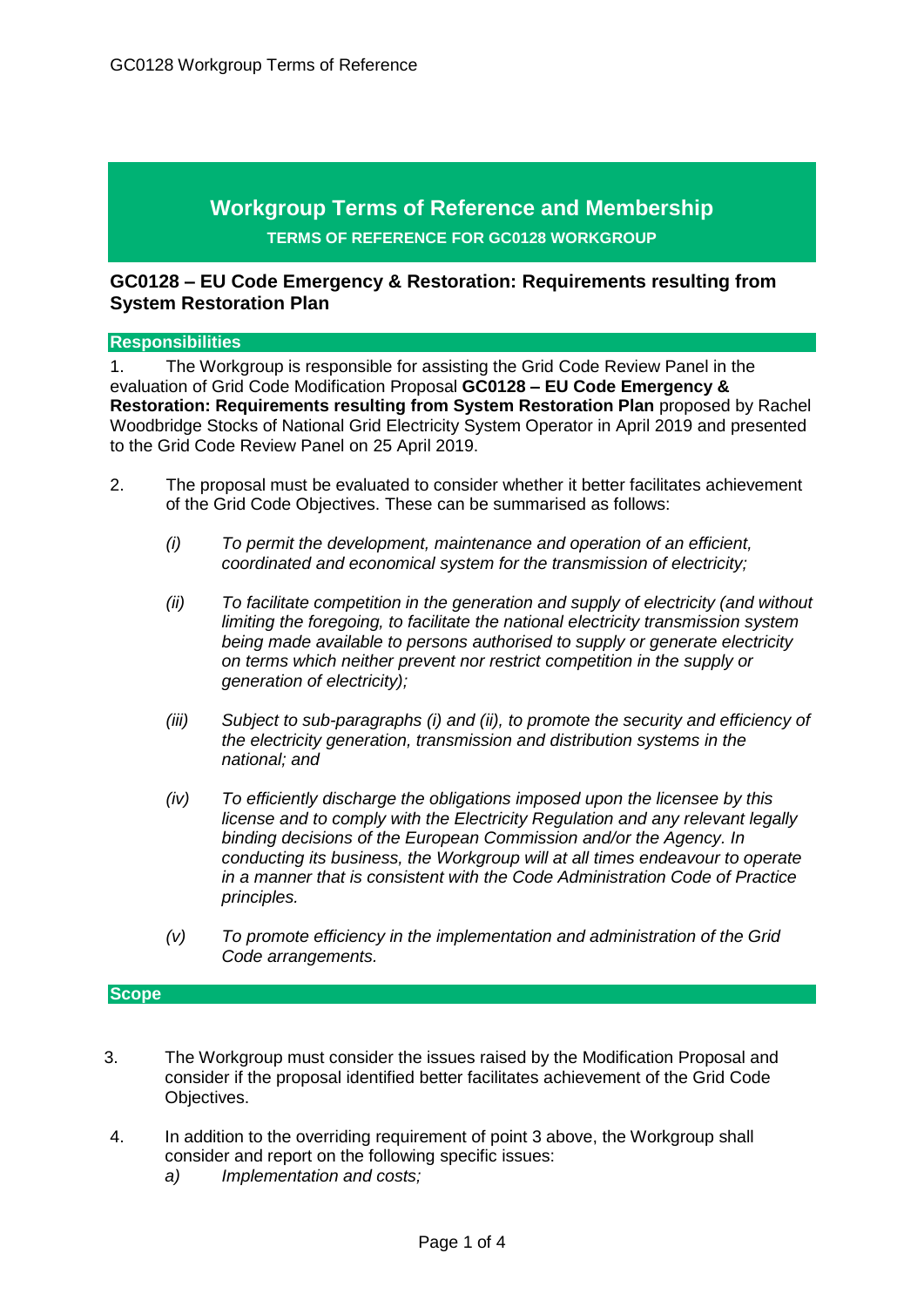- *b) Review draft legal text should it have been provided. If legal text is not submitted within the Grid Code Modification Proposal the Workgroup should be instructed to assist in the developing of the legal text; and*
- *c) Consider whether any further Industry experts or stakeholders should be invited to participate within the Workgroup to ensure that all potentially affected stakeholders have the opportunity to be represented in the Workgroup. Demonstrate what has been done to cover this clearly in the report*
- *d) Confirm when GC0128 requirements would apply to Users*
- *e) Is there any cross-code impact*
- *f) Consider the impacts on Grid Code Users*
- *g) Consider the impact of embedded generation as part of a black start restoration plan*
- *h) who can be a frequency leader, and under what circumstances*
- 5. As per Grid Code GR20.8 (a) and (b) the Workgroup should seek clarification and guidance from the Grid Code Review Panel when appropriate and required.
- 6. The Workgroup is responsible for the formulation and evaluation of any Workgroup Alternative Grid Code Modifications arising from Group discussions which would, as compared with the Modification Proposal or the current version of the Grid Code, better facilitate achieving the Grid Code Objectives in relation to the issue or defect identified.
- 7. The Workgroup should become conversant with the definition of Workgroup Alternative Grid Code Modification which appears in the Governance Rules of the Grid Code. The definition entitles the Group and/or an individual member of the Workgroup to put forward a Workgroup Alternative Code Modification proposal if the member(s) genuinely believes the alternative proposal compared with the Modification Proposal or the current version of the Grid Code better facilitates the Grid Code objectives The extent of the support for the Modification Proposal or any Workgroup Alternative Modification (WAGCM) proposal WAGCM arising from the Workgroup's discussions should be clearly described in the final Workgroup Report to the Grid Code Review Panel.
- 8. Workgroup members should be mindful of efficiency and propose the fewest number of WACM proposals as possible. All new alternative proposals need to be proposed using the Alternative Request Proposal form ensuring a reliable source of information for the Workgroup, Panel, Industry participants and the Authority.
- 9. All WAGCM proposals should include the Proposer(s)'s details within the final Workgroup report, for the avoidance of doubt this includes WACM proposals which are proposed by the entire Workgroup or subset of members.
- 10. There is an option for the Workgroup to undertake a period of Consultation in accordance with Grid Code GR. 20.11, if defined within the timetable agreed by the Grid Code Panel. Should the Workgroup determine that they see the benefit in a Workgroup Consultation being issued they can recommend this to the Grid Code Review Panel to consider.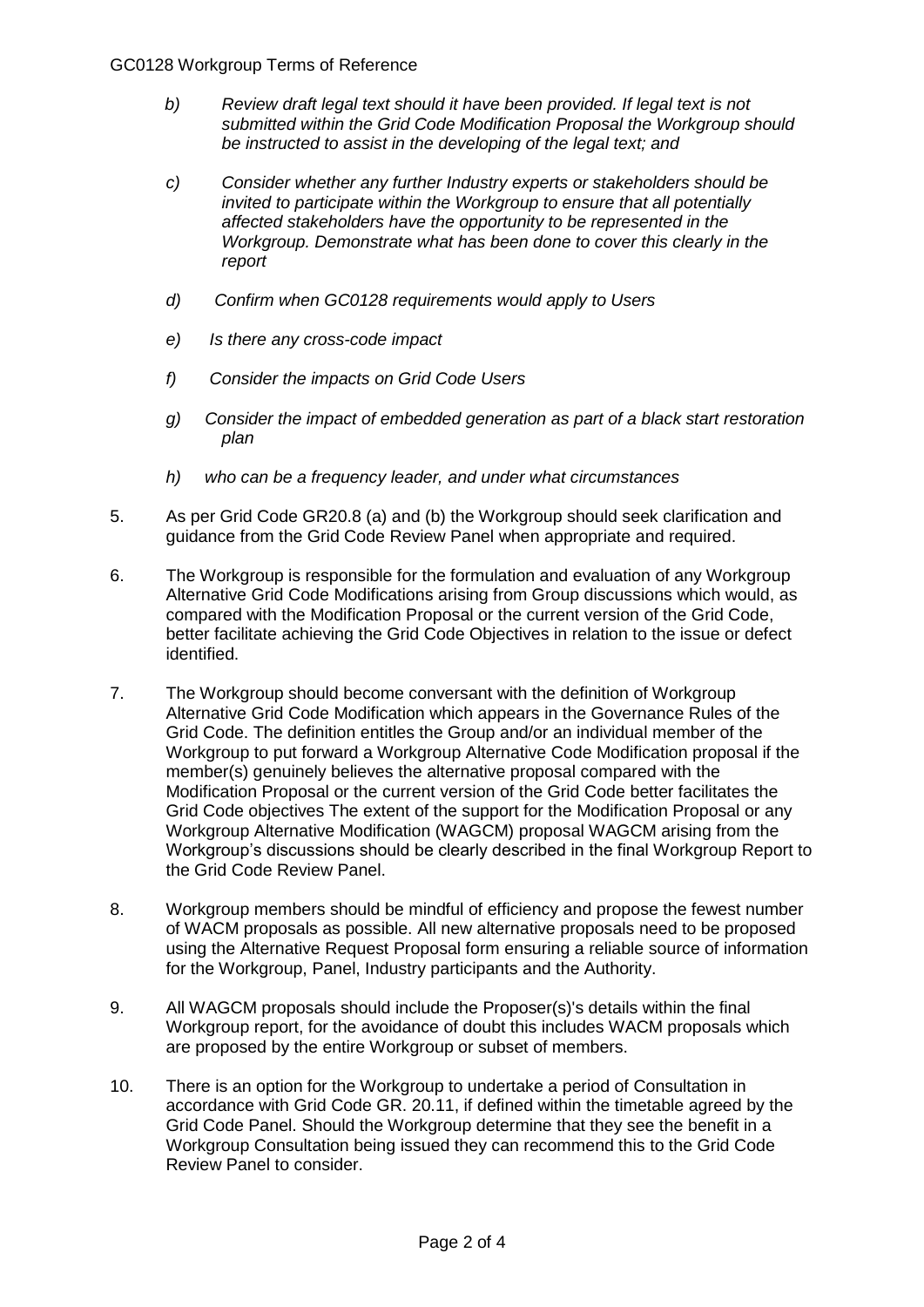## GC0128 Workgroup Terms of Reference

- 11. Following the Consultation period the Workgroup is required to consider all responses including any Workgroup Consultation Alternative Requests. In undertaking an assessment of any Workgroup Consultation Alternative Request, the Workgroup should consider whether it better facilitates the Grid Code Objectives than the current version of the Grid Code.
- 12. As appropriate, the Workgroup will be required to undertake any further analysis and update the appropriate sections of the original Modification Proposal and/or WAGCM proposals (Workgroup members cannot amend the original text submitted by the Proposer of the modification) All responses including any Workgroup Consultation Alternative Requests shall be included within the final report including a summary of the Workgroup's deliberations and conclusions. The report should make it clear where and why the Workgroup chairman has exercised their right under the Grid Code to progress a Workgroup Consultation Alternative Request or a WAGCM proposal against the majority views of Workgroup members. It should also be explicitly stated where, under these circumstances, the Workgroup chairman is employed by the same organisation who submitted the Workgroup Consultation Alternative Request.
- 13. The Workgroup is to submit its final report to the Modifications Panel Secretary for circulation to Panel Members. The final report conclusions will be presented to the Grid Code Review Panel meeting in July 2019.

## **Membership**

It is recommended that the Workgroup has the following members:

| <b>Role</b>                | <b>Name</b>          | <b>Representing (User</b><br>nominated)                         |
|----------------------------|----------------------|-----------------------------------------------------------------|
| Chair                      | Paul Mullen          | National Grid Electricity System<br>Operator Code Administrator |
| <b>Technical Secretary</b> | Chrissie Brown       | National Grid Electricity System<br>Operator Code Administrator |
| Proposer/Workgroup member  | Anthony Johnson      | National Grid Electricity System<br>Operator                    |
| Workgroup member           | <b>Alastair Frew</b> | Drax Generation Enterprise Ltd                                  |
| Workgroup member           | <b>Garth Graham</b>  | <b>SSE Generation Ltd</b>                                       |
| Workgroup member           | <b>Grant McBeath</b> | <b>Scottish Power Energy</b><br><b>Networks</b>                 |
| Workgroup member alternate | Graeme Vincent       | <b>Scottish Power Energy</b><br><b>Networks</b>                 |
| Workgroup member           | <b>Paul Crolla</b>   | <b>Scottish Power Renewables</b>                                |

- 14. A (\*) Workgroup must comprise at least 5 members (who may be Panel Members). The roles identified with an asterisk (\*) in the table above contribute toward the required quorum, determined in accordance with paragraph 15 below.
- 15. The Grid Code Review Panel must agree a number that will be quorum for each Workgroup meeting. The agreed figure for GC0128 is that at least 5 Workgroup members must participate in a meeting for quorum to be met.
- 16. A vote is to take place by all eligible Workgroup members on the Modification Proposal and each WAGCM proposal and Workgroup Consultation Alternative Request based on their assessment of the Proposal(s) against the Grid Code objectives when compared against the current Grid Code baseline.